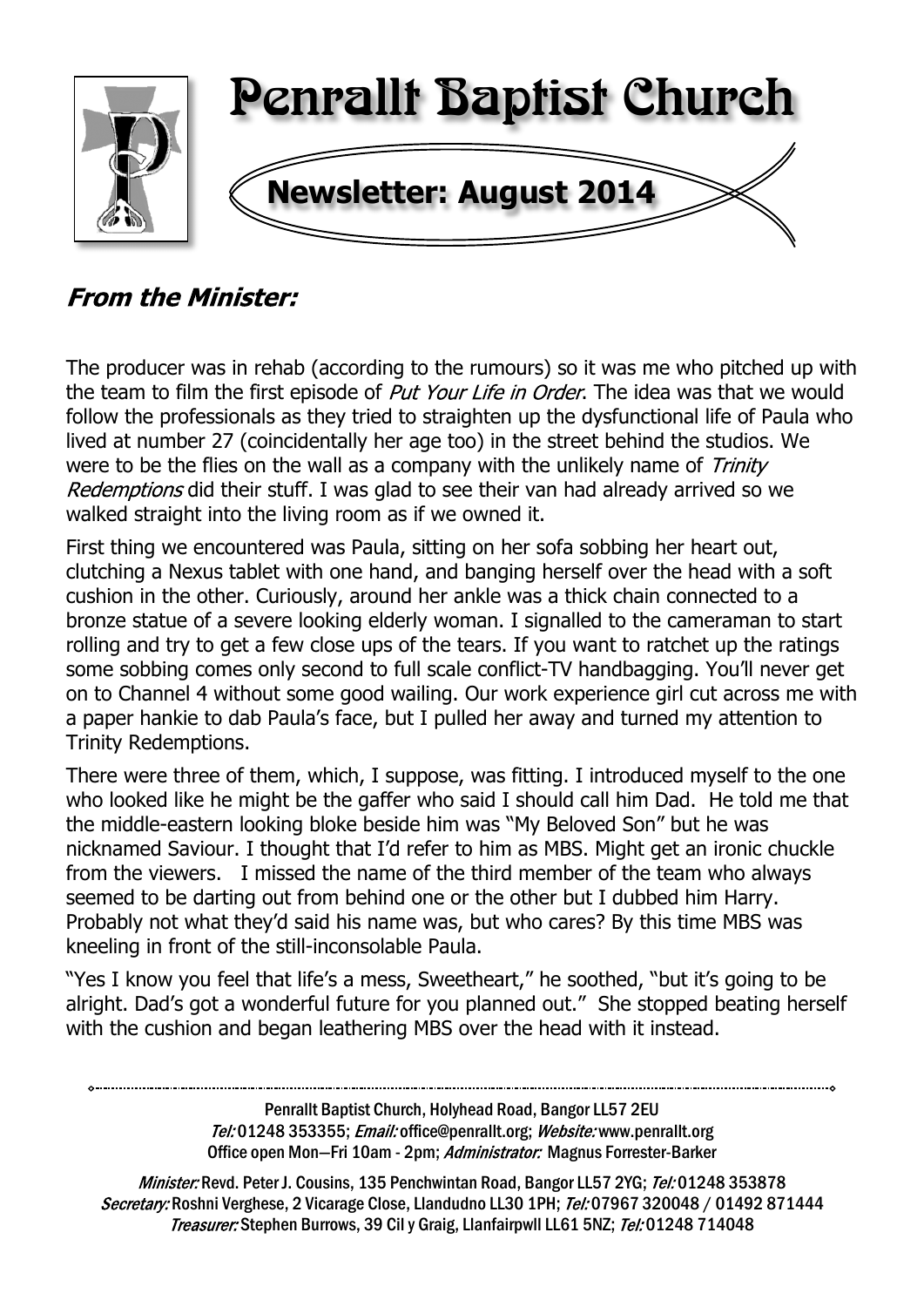"That's OK," he murmured, "I've suffered plenty of that." And judging from the scars on his hands he wasn't joking. Still, it seemed to work and with a big sob Paula stopped her assault and looked at him through wet eyes. "But if we're going to turn this life of yours around," he continued, "we're going to have to admit to a few faults. So why don't you put the tablet down, stop looking at those very embarrassing pictures on your time line and face facts."

"But I didn't mean to…" choked Paula, "I mean I never intended… it wasn't my fault, I mean I'm not proud of what I did of course, we were all doing it at the time, and I was conned into going along with it, and someone must have spiked my drinks a few times and…"

I noticed Harry suddenly appear beside her and whisper a few things in her ear. She stopped gabbling for a second with a thoughtful look on her face, now all puffed up and red. Then she spoke quietly. "No, you're right. No excuses. I messed up."

I felt the work experience girl mouth a big "Yes!" and punch the air. I was still trying to work that one out when the door burst open and an agitated young neighbour in illfitting, stained clothes entered in a flurry. A crying toddler was being dragged behind her.

"Paula!" she begged breathlessly, "The baby's got a terrible asthma attack and we've been told to get him to A&E asap. This time you've got to help. Please, please look after Joel for me."

Conflicting emotions crossed Paula's face. "We're doing a TV show…" she began, but after catching the eye of MBS and looking in the direction of Harry she somehow relented. "OK then." She took the toddler by the hand and the child was immediately whisked away by the work experience girl who headed in the direction of the kitchen promising food. I saw Dad smile.

"See? She's just someone like you, no matter what your first impressions were." someone said. It almost sounded like all three of the Trinity Redemptions team at once. Paula nodded quietly.

The stillness was broken by the sound engineer tripping over the chain and crashing into coffee table.

MBS ignored the chaos as he knelt down with Paula again.

"If you're going to move on then you need to deal with her." And he tilted his head towards the bronze statue. "If you can't forgive you can't be forgiven." The words were familiar to me from somewhere but the conversation was long and protracted and by the end of it I was hating her mother as much as she did. But then Paula agreed that she'd begin the process of forgiving and she and Harry carefully unhooked the chain from round her ankle.

Free now, the rest of the afternoon was spent tidying up the living room. A few things were thrown out, some bright and beautiful replacements brought in from the van outside. Nice shots of dust in the sunlight, unspeakable filth being swept up, stains being polished out and broken ornaments being consigned to a black bin bag. The work experience girl helped out and seemed to be connecting to Paula in some way. Half way through the afternoon the toddler's grateful mother returned with a plate of homebaked cookies.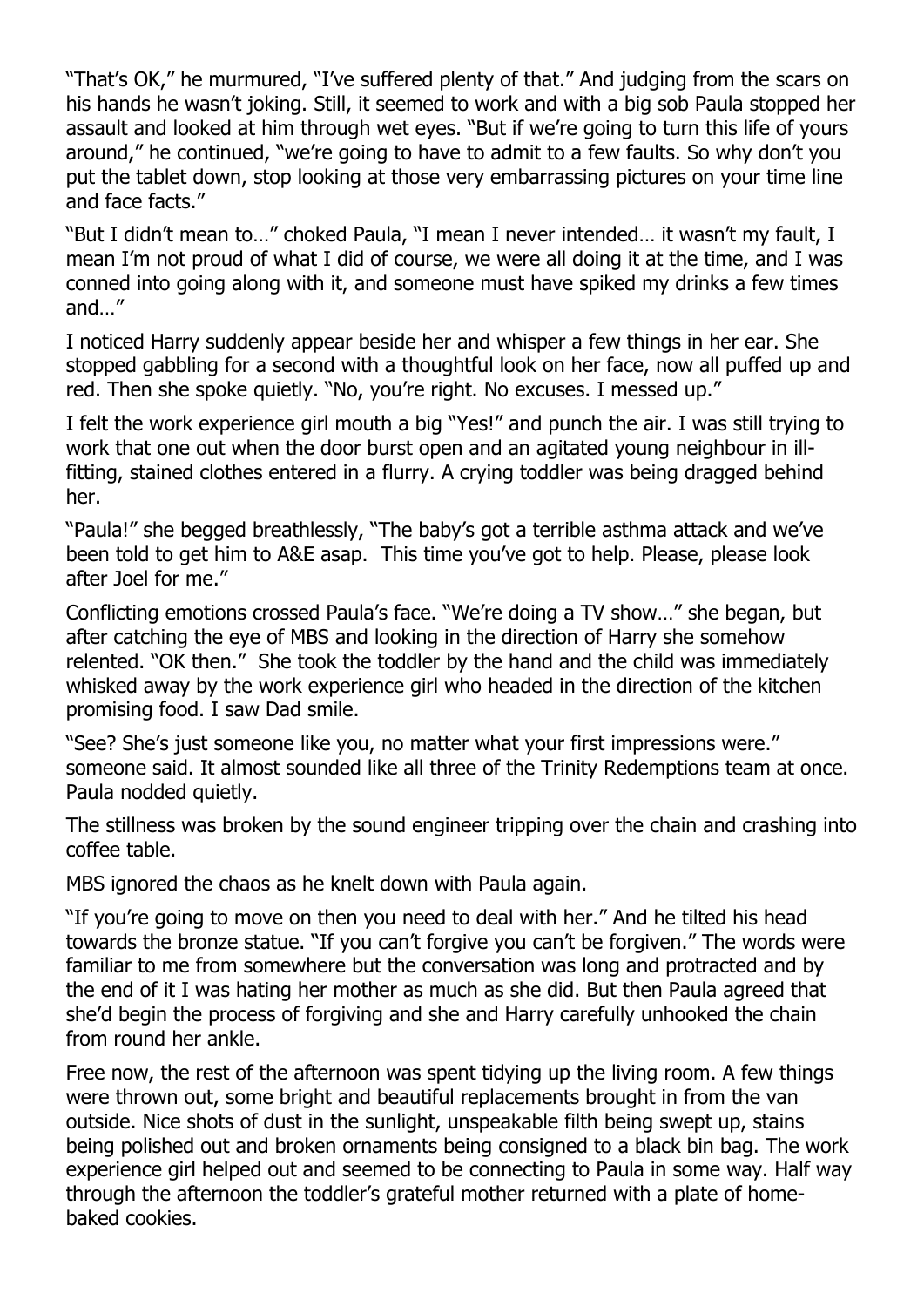We were doing the day's closing shots, with a smiling Paula and a transformed room when the work experience girl whispered in my ear "Just like the Bible, isn't it? 'If anyone is in Christ they're a new creation. The old has passed away, the new has come.'"

Strange girl.

God bless,

Peter

# **Services This Month:**

| 3 August                                      |                                                                                                                               |         |                                   |
|-----------------------------------------------|-------------------------------------------------------------------------------------------------------------------------------|---------|-----------------------------------|
| $10:30$ am<br>$2:15$ pm<br>7:00 <sub>pm</sub> | A faithfulness worth more than life itself.<br>Service at Bontnewydd.<br><b>Communion Service.</b>                            | Acts 20 |                                   |
|                                               | How Spiritual Insurgency works: Isolation, Intimidation,                                                                      |         |                                   |
|                                               | Infiltration.                                                                                                                 |         | Nehemiah 6                        |
| 10 August                                     |                                                                                                                               |         |                                   |
| 10:30am                                       | Speaker: Peter Calvert.<br><b>A Tale of Two Mountains.</b>                                                                    |         | Exodus 19:10-25; Hebrews 12:18-24 |
| 7:00 <sub>pm</sub>                            | Speaker: Jonathan Stammers.                                                                                                   |         |                                   |
| 17 August                                     |                                                                                                                               |         |                                   |
| $10:30$ am<br>7:00 <sub>pm</sub>              | Ready to go, ready to die, ready to testify.<br><b>The Great Revival.</b>                                                     |         | Acts 21:1-22:1<br>Nehemiah 8      |
| 24 August                                     |                                                                                                                               |         |                                   |
| 10:30am<br>7:00pm                             | All-age Family Service.<br>A very long time saying sorry.                                                                     |         | Nehemiah 9                        |
| 31 August                                     |                                                                                                                               |         |                                   |
| 10:30am                                       | All-age service including Family Communion. Speaker: Roger Borlace.<br>Jesus - the Bridge between Us and God.<br>John 10:7-15 |         |                                   |
| 7:00 <sub>pm</sub>                            | We agree to                                                                                                                   |         | Nehemiah 10-12                    |

#### **Our Speakers in August:**

**Peter Cousins** is the minister of Penrallt and is our speaker except when otherwise noted. **Roger Borlace** is a retired minister, a member of Penrallt. **Jonathan Stammers** has a doctorate from Bangor University and is a member of Penrallt. **Peter Calvert** and his wife Rachel are church planters in Saint-Étienne Sud, France (see this month's Focus for more information); Rachel is the daughter of Gwen and Peter Hicks.

#### **Church Lunch**

We will host a church lunch on **Sunday August 3rd**. Please bring enough buffet style 'finger food' for yourselves and one or two others.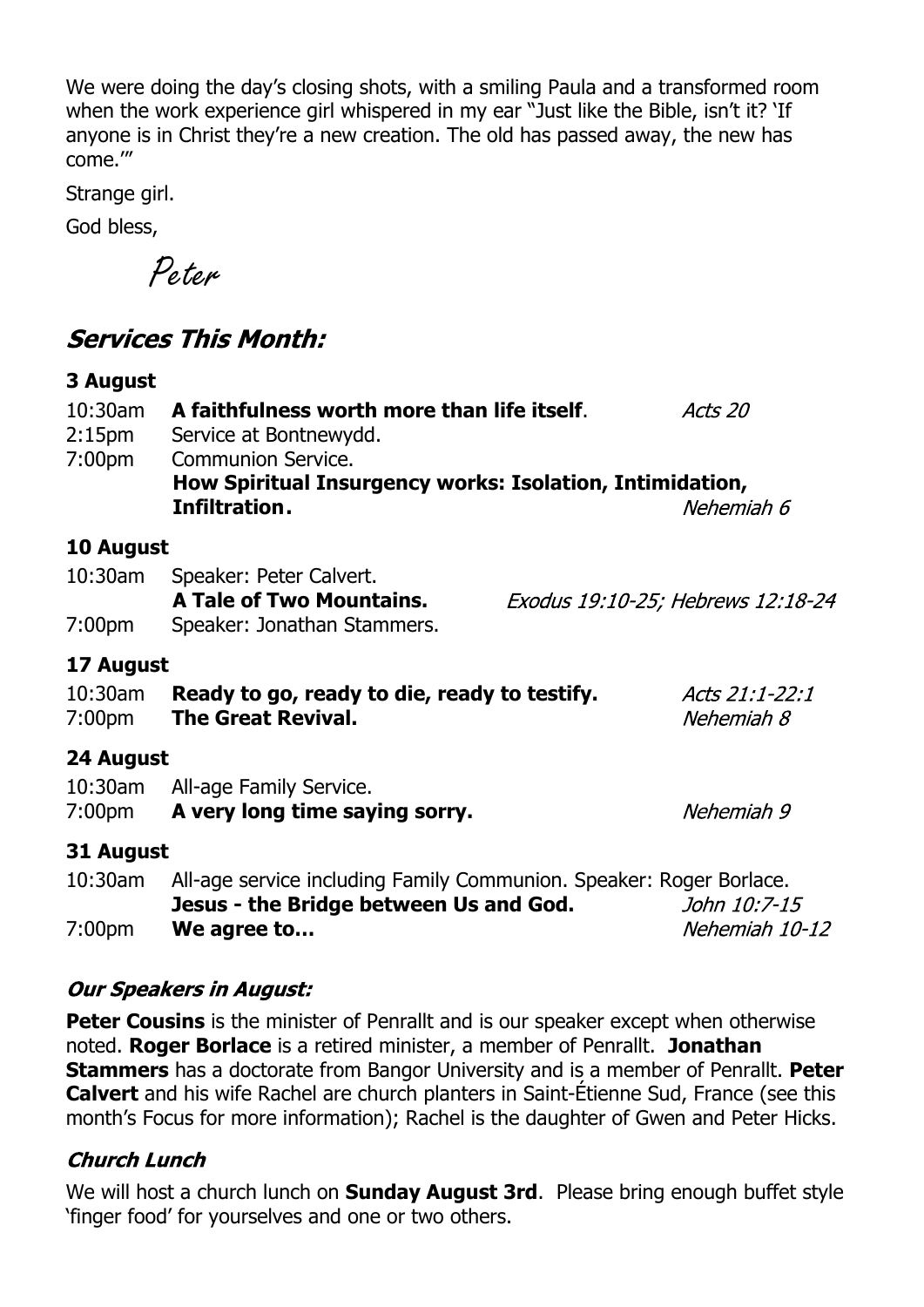# **Serving the people of God elsewhere:**

The following members of Penrallt will be preaching or leading services at other churches this month. Please remember them in your prayers.

| Sunday 3  | Roger Borlace preaching at Menai Bridge Presbyterian (am).                                                                |
|-----------|---------------------------------------------------------------------------------------------------------------------------|
| Sunday 10 | Elaine Green preaching at Menai Bridge Presbyterian.                                                                      |
| Sunday 17 | Elaine Green preaching at Holyhead English Presbyterian.                                                                  |
| Sunday 31 | Magnus and several other members of the Tyddyn Isaf homegroup<br>helping to lead a service at St. Beuno's, Botwnnog (am). |

If you will be leading services elsewhere and would like them included in this list in future months, please send details to Magnus in the church office.

# **Dates For Your Diary:**

| Monday 4                   | 7:30pm     | Deacons' Meeting.                                   |
|----------------------------|------------|-----------------------------------------------------|
| <b>Wednesday 6</b> 10:30am |            | Men's Prayer Meeting followed by coffee in Options. |
| Monday 18                  | $10:30$ am | Church walk at Aberglaslyn.                         |

Further details of the prayer meeting and church walk can be found in the Noticeboard section later in this newsletter.

# **News of People:**

Congratulations to **Wendy and Andy Lemon** on the birth of **Harvey Rhys** who is already a regular member of the congregation. **Ronnie Winter** continues his treatment and **Barbara Thomas** will begin further treatment this month. **Phil McKenna** has suffered a stroke and is recovering in the Eryri hospital at the time of going to press. Congratulations to **Sue Moore** on her retirement.

### **Children's Birthdays in August:**

2nd: Carys Burrows 16th: Bethan Stammers 20th: Zoe Mapatac 23rd: Ioan Stammers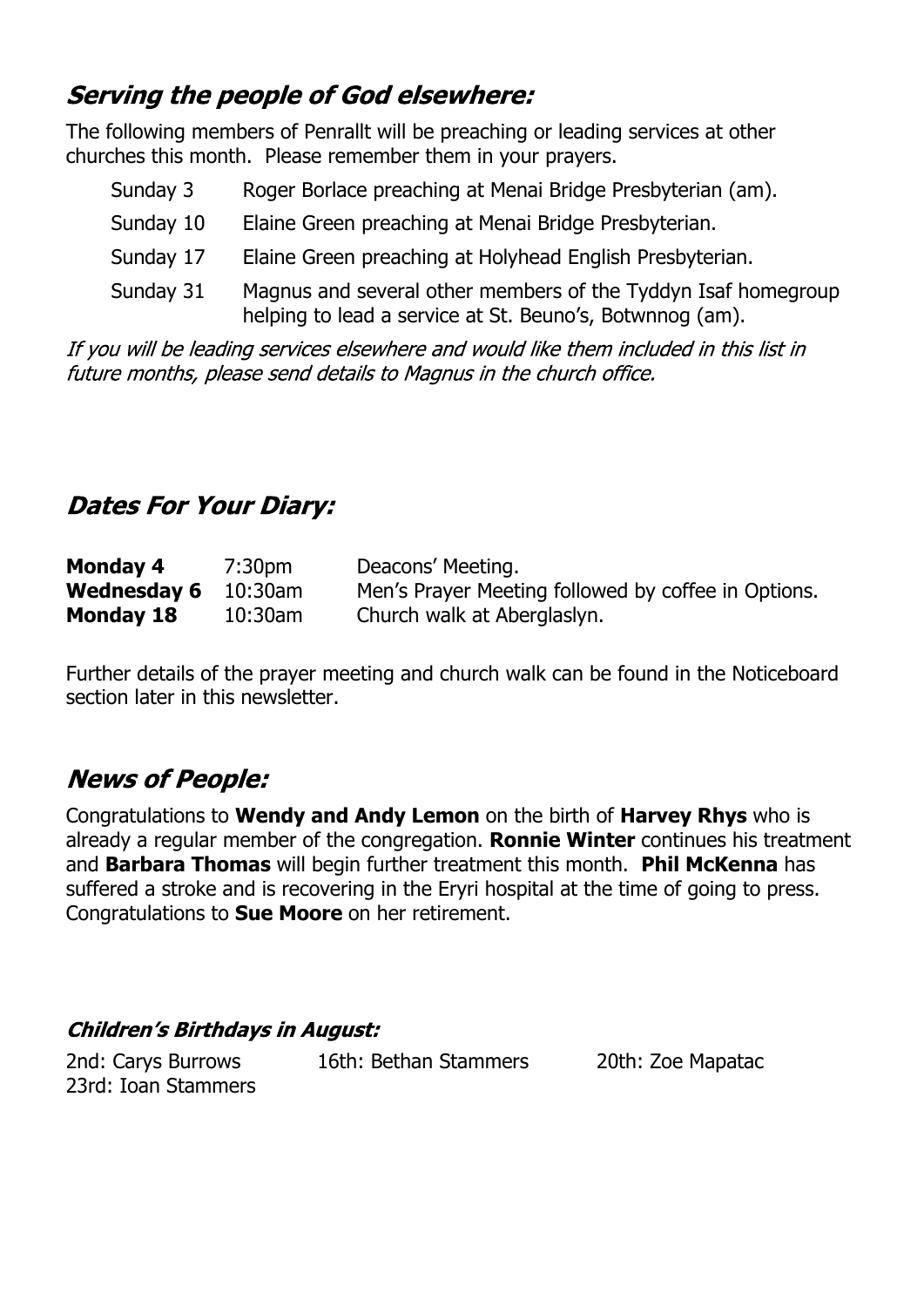# **Weekday Events:**

Please check with the contact people when there are meetings this month. HG = Home Group

| <b>Day</b> | <b>Time</b>        | <b>Details</b>                                    | <b>Contacts</b>                     |
|------------|--------------------|---------------------------------------------------|-------------------------------------|
| <b>Tue</b> | 8:00 <sub>pm</sub> | HG, Nilgiri                                       | Joan Beer (353874)                  |
| <b>Tue</b> | 7:30pm             | <b>HG Tyddyn Isaf</b><br>(Menai Bridge)           | Magnus Forrester-Barker<br>(717570) |
| <b>Wed</b> | 2:00 <sub>pm</sub> | HG, Carers                                        | Carol Morris (208407)               |
| <b>Wed</b> | 7:30 <sub>pm</sub> | HG, Bethesda                                      | Jon & Deb Stammers (602868)         |
| <b>Wed</b> | 7:30 <sub>pm</sub> | HG, Cymraeg                                       | Owen & Nia Evans (352634)           |
| <b>Wed</b> | 7:30 <sub>pm</sub> | HG, Maes y Dref (pm)                              | Anne Collis (353173)                |
| <b>Wed</b> | 7:30 <sub>pm</sub> | HG, Nomads                                        | Susan Cousins (353878)              |
| <b>Thu</b> | 10:30am            | HG, Llanfairpwll (am)                             | Sue & Lawrence Moss (713793)        |
| <b>Thu</b> | 7:30 <sub>pm</sub> | HG, Llanfairpwll (pm)                             | Sue & Lawrence Moss (713793)        |
| <b>Fri</b> | 10:30am-12pm       | <b>Cheeky Monkeys</b><br>(parent & toddler group) | Joan Rymer (713003)                 |
| Fri        |                    | 10:30am-12:30pm   HG, Maes y Dref (am)            | Anne Collis (353173)                |
| <b>Sat</b> | 8:30am             | <b>Prayer Meeting</b>                             |                                     |

# Noticeboard:

## **Autumn Alpha Course**

An Alpha Course is planned for this Autumn at Penrallt, starting on Tuesday 30th September and running through to 9th December. Publicity material such as posters, invitations and small handouts will be available in September. However, a really good way to advertise the course is to talk about it with your family, friends, neighbours, work colleagues and anyone else not listed! **Pray for opportunities** to do just that and you'll be surprised at how God answers your prayers. **NOW** is a brilliant time to start getting alongside people and introduce them to the idea of Alpha. If you would like to chat about this, please see either Lawrence or Roshni.

Also remember that **the run up to Alpha has already started** because each week on Tuesdays here at Penrallt at 7:30pm there's an opportunity to **pray specifically for Alpha.** If you can't make Tuesdays, then be encouraged to pray for Alpha wherever you are and whenever you can. **You will be doing what Jesus did** – John 17:20 records him praying "My prayer is not for them (his disciples) alone. I pray also for those who will believe in me through their message".

Please remember to pray for those involved in preparing for the course (Steve Burrows, Bryan Collis, Peter Cousins, Gwen Hicks, Esther Howie, Pat MacKenzie, Andrew March, Geoff Moore, Lawrence Moss, Brian Wheatcroft, Ellen Wilson, Jack Wilson, Roshni Verghese, and those looking after the catering - Pat Borlace, Susan Cousins and Sue Moss). If you feel that you would like to be involved in this year's course, either as a helper, or as a guest on the course, please contact either Lawrence Moss on 01248 713793 (or email lemoss@btinternet.com) or Roshni Verghese on 01492 871444 (or email vergheseroshni@hotmail.com).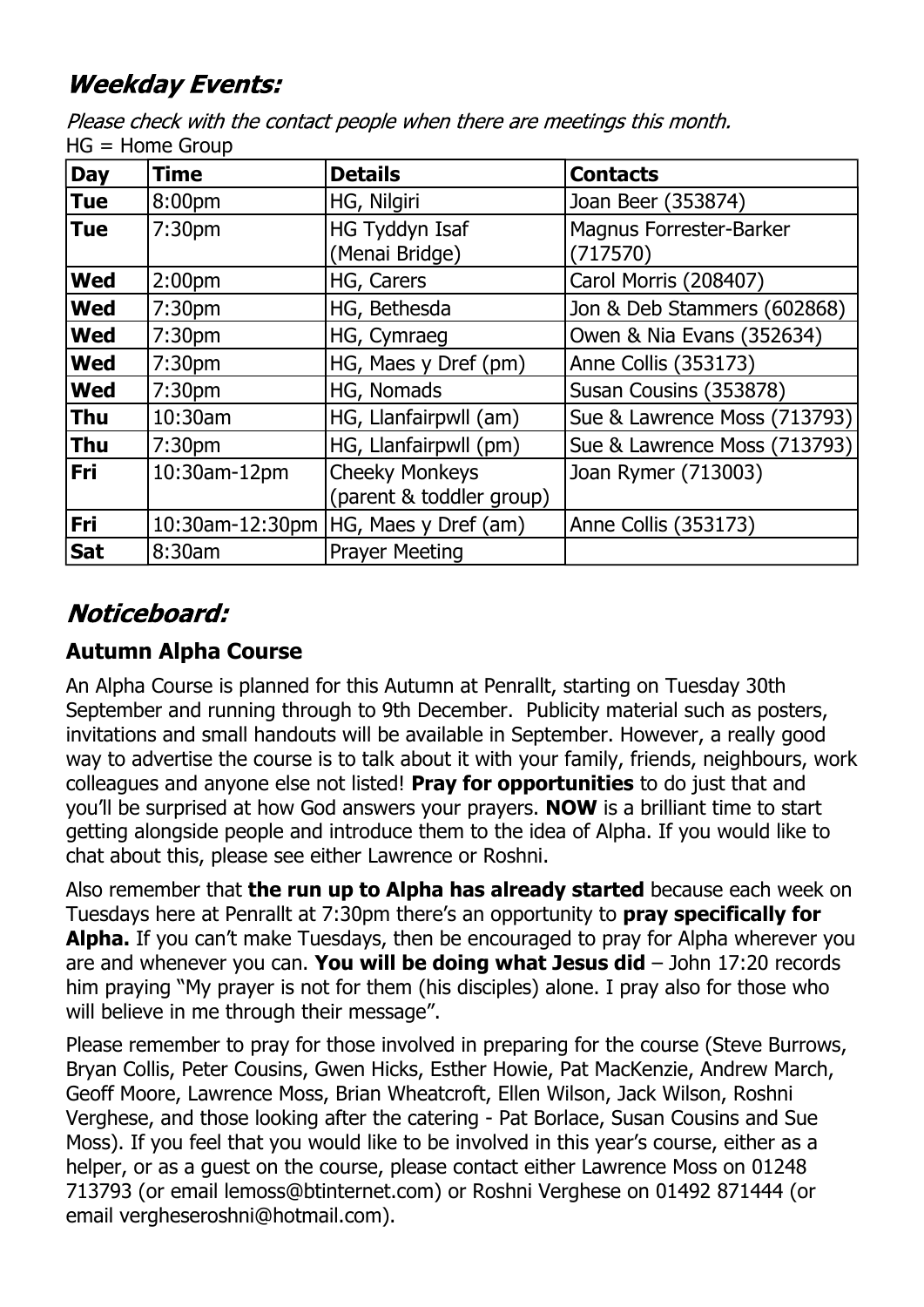### **◊ Bangor Street Pastors need You!**

The training of the next batch of new Street Pastors is due to start in September so if you are interested in joining the team, now is the time to do it - otherwise you may have to wait more than a year for the next opportunity. If you are interested, or want to go out as an observer to see for yourself what Street Pastors do, please speak to Magnus. There is also a need for more Prayer Pastors (again, please talk to Magnus about this).

## **◊ Bible Unzipped**

Bible Unzipped is taking a summer break and will restart in September.

### *◊* **Church Walk**

Monday 18 August  $10:30$ am

Approaching Beddgelert from the direction of Caernarfon, park in the car park just a couple of hundred yards before the village centre (590 482). Walk past Gelert's grave, then on to the Aberglaslyn Pass (one of the most photographed places in Snowdonia), through Cwm Bychan, past Dinas Emrys, the Sygun Mine Museum (site of the film set of a Chinese village used in 'The Inn of the Sixth Happiness'), and return to Beddgelert (cup of tea and/or very good ice cream). Distance 6 miles, approximate time 3 hours.

## **◊ Getting your prayer life into gear**

We believe in prayer and encourage people to pray. You can send prayer request to our electronic diary via office@penrallt.org (there are also prayer cards in the church porch that you can fill in). Better still, you can receive the prayer diary straight to your inbox every Monday by emailing the office now and requesting to be put on the list. And for more immediate sharing and response in prayer why not search on Facebook for Penrallt Prayer Point and send a request to join our page dedicated to prayer.

## **◊ Homeless in Bangor**

Please do not give money directly to the homeless in Upper Bangor. We have found in the past that it has encouraged aggressive begging on the church premises by people who have a history of violence. You will find brown envelopes in the porch to put your gift in. This will buy meal vouchers which are distributed to the homeless by the Cathedral.

## **◊ Knit for Peace**

This is an organisation that works in Britain and around the world to strengthen communities and to help people in need. It collects knitted and crocheted items to give to people who need them and runs knitting groups in vulnerable and segregated communities where people benefit from getting together with a shared purpose. For more information go to www.knitforpeace.org.uk If you would like to participate, either by knitting / crocheting something or with a small financial donation to cover postage, please speak to Katherine Bale (kjbale@hotmail.co.uk), who will be happy to tell you why she is supporting this work, or to give you yarn, patterns, and knitting advice.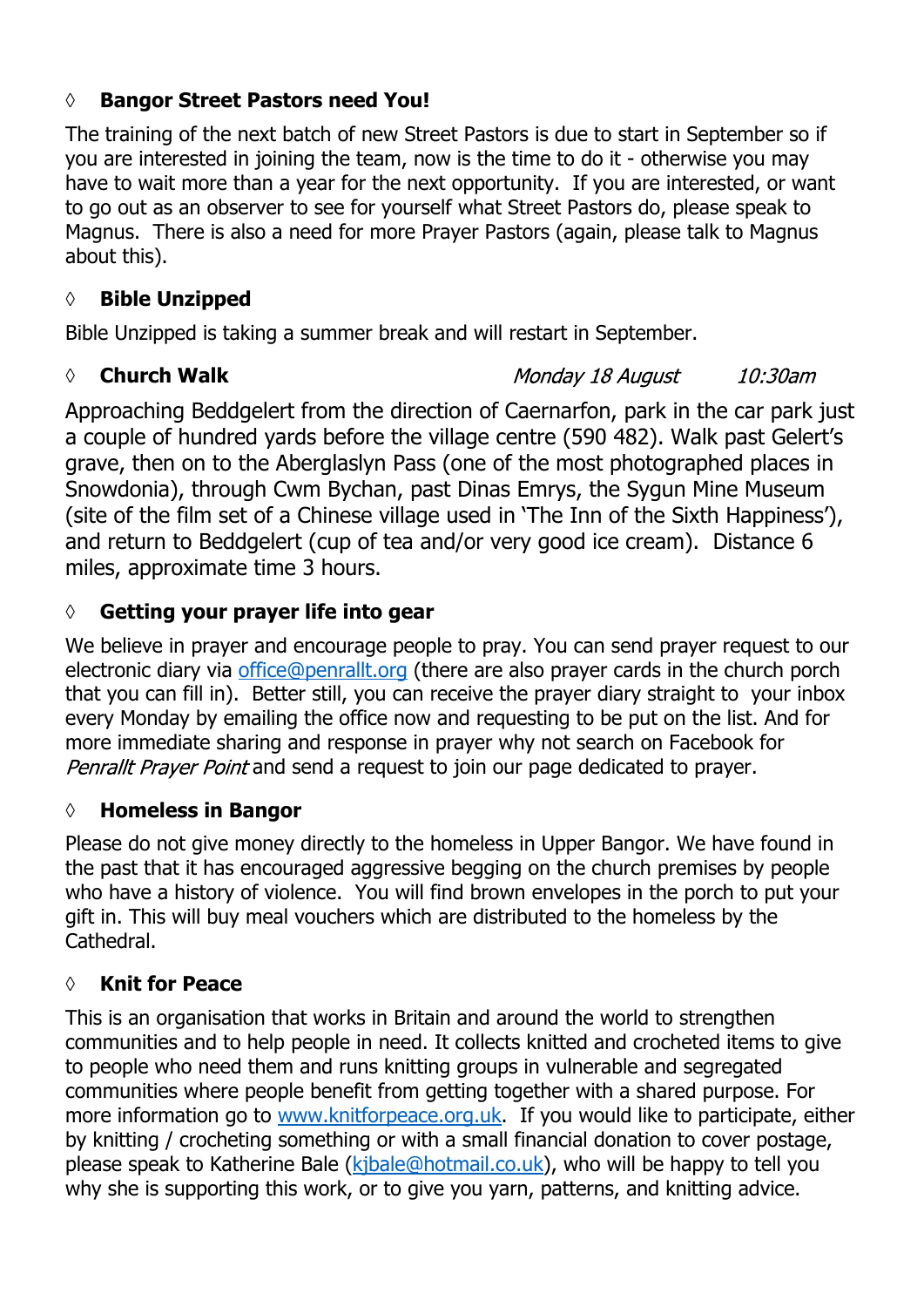#### *◊* **Men's Prayer Meeting**

Time spent in prayer will be followed by coffee in Options. All men are welcome.

#### **◊ Morrisons Car Park**

Morrisons car park only allows you to park for two hours so please use the School of Nursing car park if you want to avoid an £85 fine on Sunday mornings. However, the manager has rung to say that if you would like to do your shopping after the morning service, you can leave your car there provided you present yourself to the information desk just inside the door and ask them to put your registration number into their computer. You can then do your shopping even if you arrived before 10:30am for the morning service.

#### **◊ Pastoral Help**

If you have pastoral concerns please contact Peter or else one of the other members of the Pastoral Care team:

Pat Borlace 713146 Adrienne Ferrada Geoff Moore 410582 Dave O'Brien 671848 Judy Stammers 364394 Helen Thomas 600174

#### **◊ The Prayer Room…**

…is open before and after the service for quiet prayer. Penrallt is a place of prayer, so make use of this sacred space.

#### **◊ Room to rent**

A room is available to rent in a cosy bungalow in Menai Bridge, with one friendly cotenant. Please speak to Magnus (01248 717570; drmefb@gmail.com) if you are interested.

#### **◊ Website**

The Penrallt website, www.penrallt.org, has recently undergone a facelift (largely with a view to making it work better on mobile devices). Magnus would welcome constructive feedback - either have a chat with him in person or drop him an email to office@penrallt.org

## **From The Church Office:**

Please note that the office will be closed between 20th and 27th August as Magnus will be away. Because of this, the deadline for the September newsletter will be earlier than usual, on Thursday 14th August. Also, the news sheet on Sunday 17th August will cover two weeks and there will be no separate news sheet on Sunday 24th August.

### **Deadline for next month's newsletter:** Thursday 14 August.

Please send information to Magnus (office@penrallt.org; 01248 353355) NB all notices should be submitted in writing, preferably by email.